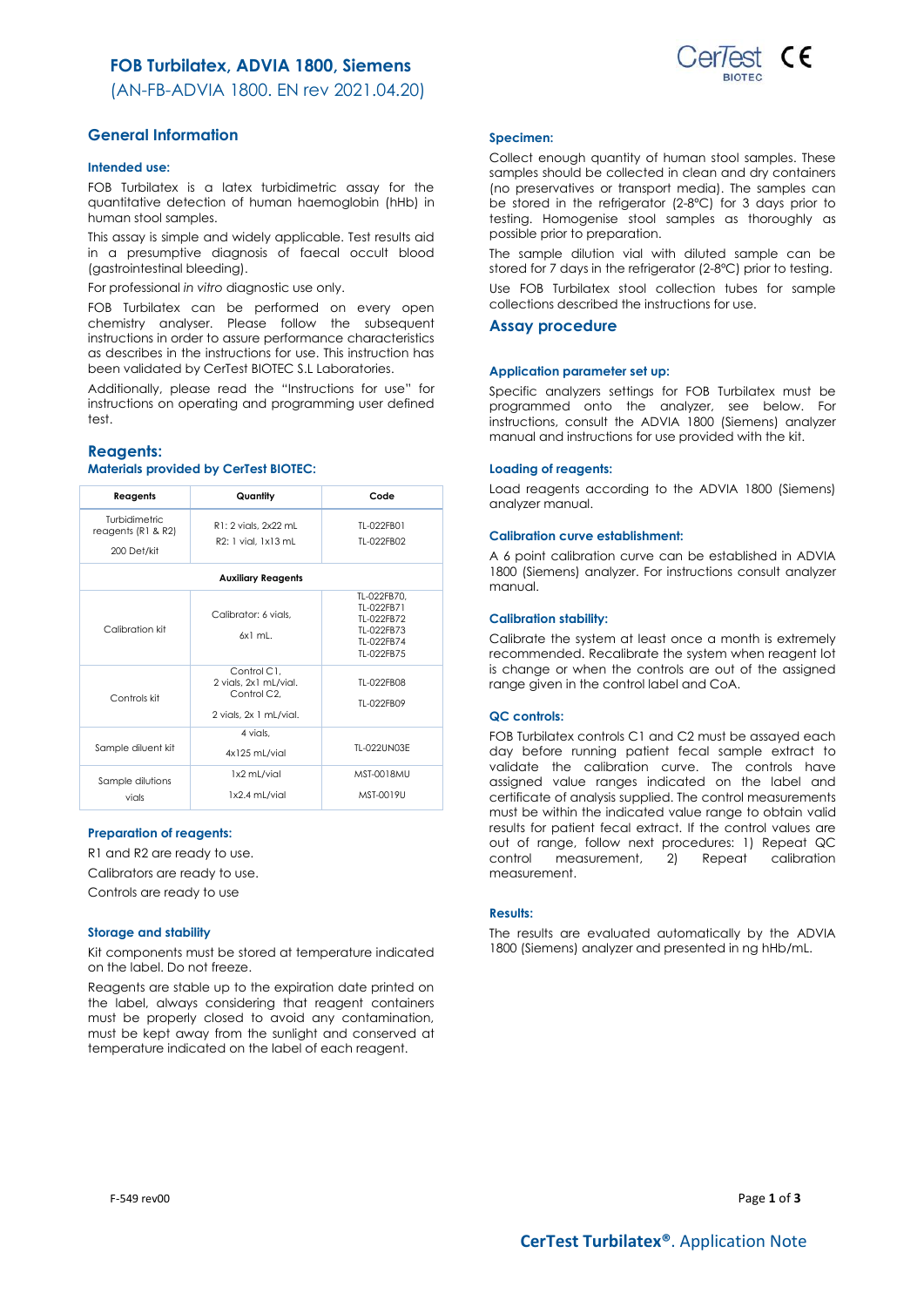

(AN-FB-ADVIA 1800. EN rev 2021.04.20)

## **Performance characteristics**

The following results have been obtained during the validation of FOB Turbilatex on the ADVIA 1800 (Siemens) analyzer.

## **Linearity:**

FOB Turbilatex on ADVIA 1800 (Siemens) analyzer using calibrator kit is linear in the calibration range of 0-1000 ng hHb/mL.



### **Measuring range:**

FOB Turbilatex assay measuring range is 10-1000 ng hHb/mL on the ADVIA 1800 (Siemens) analyser. Samples higher concentrated than 1000 ng hHb/mL must be diluted for proper quantification by the user, using additional sample buffer.

### **Prozone effect**

Using the reported parameters, no hook effect was observed up to 10 μg hHb/mL. Samples with Haemoglobin concentration of 10 μg/mL give a typical positive result >1000 ng hHb/mL.

### **Detection limit**

**Limit of detection (LOD): 8 ng hHb/mL(\*).** The lower limit of detection of FOB Turbilatex was determined on 20 samples and 2 sample replicates as the mean value +  $2.5D$ .

**Limit of quantification (LOQ): 10 ng hHb/mL(\*).** The lower limit of quantification is defined as the lowest actual amount of analysis that can be reliably detected; imprecision is < 20% as CV% on the ADVIA 1800 (Siemens) analyzer.

*(\*) Data obtained by the analyzer Biolis 24i (Tokyo Boeki)*

### **Precision**

|         | FOB Turbilatex was tested with three different controls |  |  |  |
|---------|---------------------------------------------------------|--|--|--|
| levels. |                                                         |  |  |  |

|             | Low<br>$(20 \nmid mL)$ | Medium<br>$(80 \nmid mL)$ | High<br>(250)<br>ng/mL) |
|-------------|------------------------|---------------------------|-------------------------|
| N           | 20                     | 20                        | 20                      |
| Mean (µg/g) | 20.8                   | 78.9                      | 253.6                   |
| SD(µg/g)    | 1.5                    | 4.5                       | 11.2                    |
| CV (%)      | 7.2                    | 5.7                       | 4.4                     |

## **Method comparison**

Results obtained with FOB Turbilatex on the ADVIA 1800 (Siemens) analyzer were compared with those obtained with EIKEN FOB Latex.

|                                                     | Sensitivity | Specificity |
|-----------------------------------------------------|-------------|-------------|
| <b>FOB Turbilatex vs</b><br><b>EIKEN FOB Latex®</b> | 96%         | $>99\%$     |

## **Shipping damage**

Please notify your distributor, it this product was received damaged.

## **Symbols key**

| <b>IVD</b> | For in vitro diagnostic use only     |     | Keep dry               |
|------------|--------------------------------------|-----|------------------------|
|            | Consult instructions for use         |     | Temperature limitation |
| REF        | Catalogue number                     | LOT | Lot number             |
|            | Use by                               |     | Manufacturer           |
| Σ.<br>n    | Contains sufficient for <n> test</n> | DIL | Sample diluent         |
|            | Keep out of the sunlight             |     |                        |

## **Manufacturer**

### **CERTEST BIOTEC**

Pol. Industrial Río Gállego II,Calle J, Nº 1, 50840, San Mateo de Gállego, Zaragoza (SPAIN) www.certest.es

## **NOTES**

Please refer to the instruction for use for the detailed information about the test on the following: **Synthesis; Principle; Precautions; Reagents; Specimen collection; Interpretation of results.**